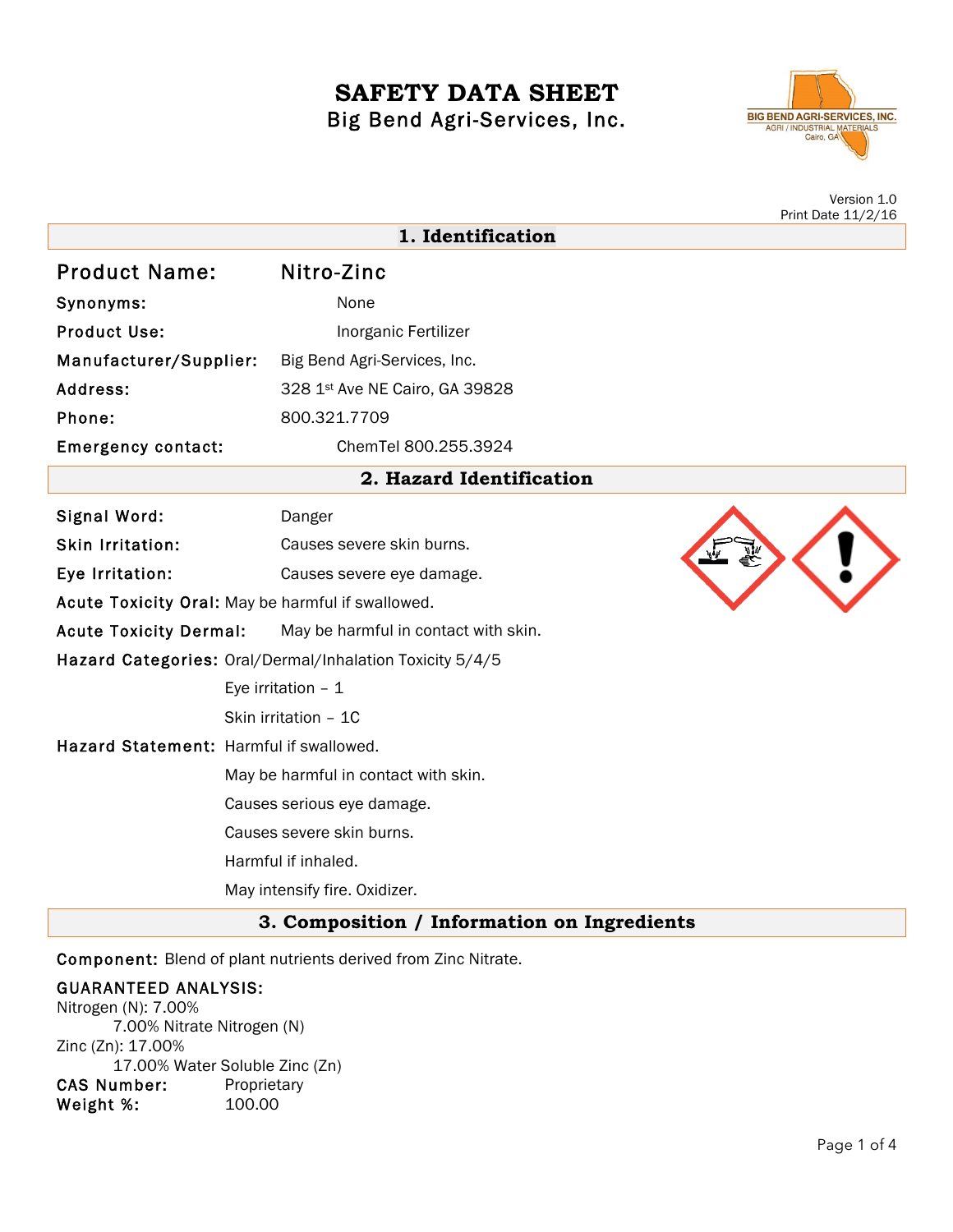#### **4. First Aid Measures**

Eye: Rinse cautiously with water for several minutes. Remove contact lenses, if present and easy to do. Continue rinsing. Obtain medical attention if irritation persists.

Skin: Remove contaminated clothing. Wash skin thoroughly with soap and water. Get medical attention if irritation continues.

Inhalation: Move to fresh air. Obtain medical attention if irritation develops.

Ingestion: Drink large volumes of water. Call a physician or poison control center.

Indication of Immediate Medical Attention and Special Treatment Needed: In the event of an adverse response, treatment should be directed toward control of the symptoms and the clinical condition of the patient.

#### **5. Fire Fighting Measures**

Extinguishing Media: Use water. Do not use dry chemicals or foam. CO<sub>2</sub> or halon may provide limited control.

Specific Hazards Arising from the Chemical: Product may behave as an oxidizer under fire conditions. In contact with oxidizable substances, ignition, violent combustion or explosion could occur.

Special Fire Fight Proc: Wear positive-pressure self-contained breathing apparatus and full protective clothing. Use water spray to keep fire-exposed containers cool.

#### **6. Accidental Release Measures**

Personal Precautions: Avoid contact with skin and eyes. Keep unnecessary personnel out of area.

Protective Equipment: NIOSH-approved respirator for ammonia gas if mist or spray is present, impervious gloves, splash-proof goggles, impervious apron and footwear. Safety shower and eyewash should be available.

Emergency Procedures: Do not contaminate water supplies, lakes, streams, ponds or drains with spilled product.

Methods and Materials for Containment and Cleanup: Contain spill. If uncontaminated, collect and reuse product. If contaminated, absorb on sand or clay and place in a recovery drum for proper disposal.

#### **7. Handling and Storage**

Precautions for Safe Handling: Product may react vigorously with alkaline materials. Do not contaminate water sources by runoff from cleaning of equipment, disposal of equipment wash water or spray waste. Avoid containers, piping or fittings made of copper-containing alloys or galvanized metals.

Conditions for Safe Storage: Keep out of reach of children. Do not store with food, feed or other material to be used or consumed by humans or animals. Use within 6 months of purchase date. Store unblended in original containers.

# **8. Exposure Controls / Personal Protection**

TLV/PEL: Not established

Appropriate Engineering Controls: Local exhaust should be sufficient.

Personal Protective Equipment: NIOSH-approved respirator for ammonia gas if mist or spray is present, impervious gloves, splash-proof goggles, impervious apron and footwear. Safety shower and eyewash should be available. No respiratory protection is normally needed.

## **9. Physical and Chemical Properties**

Odor/Appearance: Clear, colorless liquid with slight burning odor.

Flash Point, 0F: Not flammable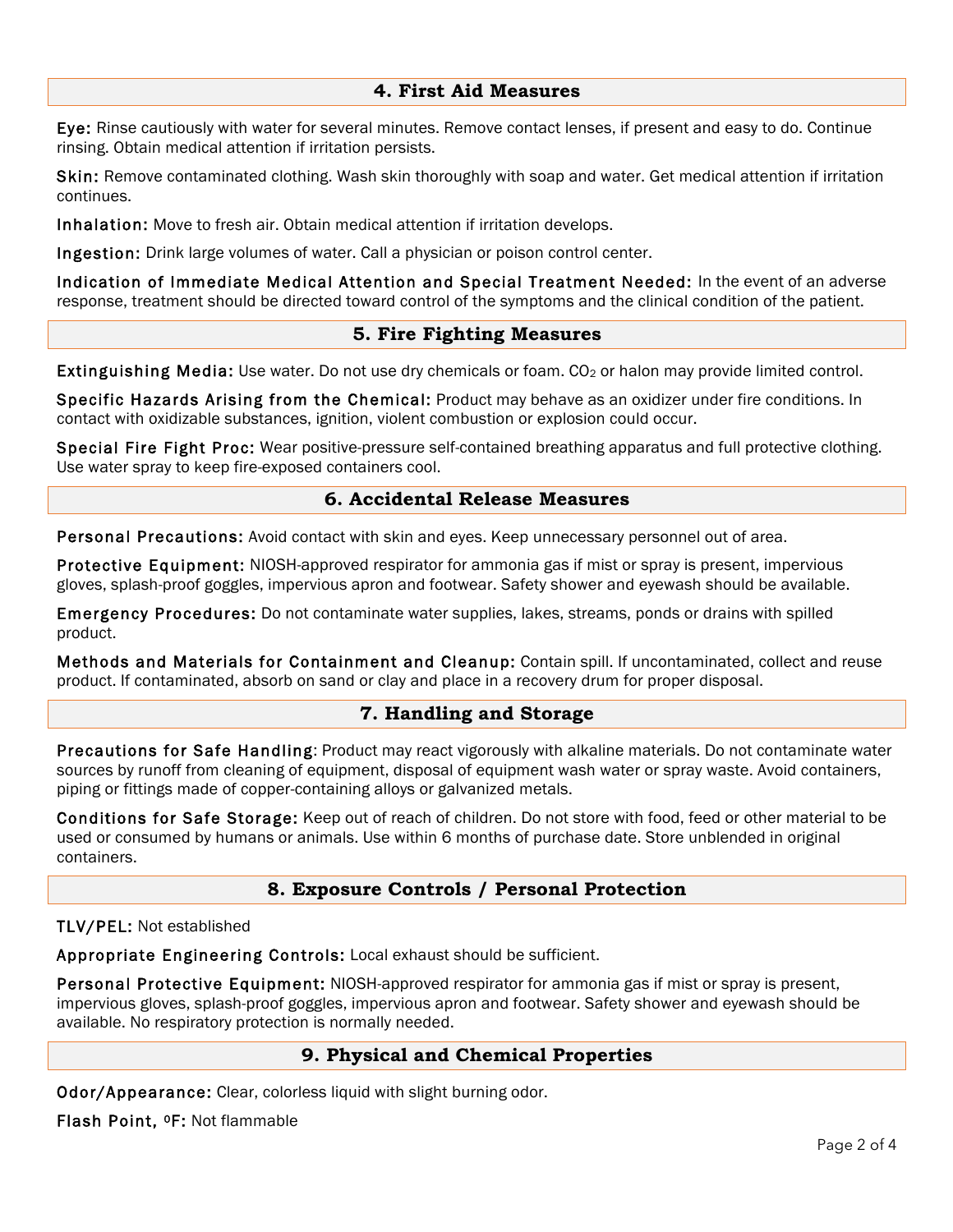Boiling Point, 0F: Not applicable Melting Point (Freezing point), <sup>o</sup> C: <32 Degrees F Vapor Pressure, mm Hg @ 20º C: Not applicable Vapor Density: Not applicable Solubility in Water: Soluble Molecular Formula: Not applicable, formulated mixture. Specific Gravity: 1.6 pH: 1.5-1.8 corrossive Flammable Limits (approximate volume % in air): Not applicable Auto-ignition Temperature: Not applicable Decomposition temperature: No information found

## **10. Stability and Reactivity**

Reactivity: May react vigorously with alkaline materials.

Chemical Stability: Stable

Hazardous Decomposition Products: Product may release nitrogen oxides under fire conditions.

Hazardous Polymerization: Will not occur

Conditions to Avoid: Avoid high temperatures above 105 Degrees F., or greater acid contamination.

Incompatible Materials: Avoid mixing or intimate contact with strongly alkaline materials.

## **11. Toxicological Information**

Acute Toxicity (Oral LD50): Ingestion causes corrosive damage to GI tract.

Acute Toxicity (Dermal LD50): No information found.

Acute Toxicity Inhalation LC50: Inhalation causes irritation to nose and throat.

Likely Routes of Exposure: Skin, eyes, ingestion

Skin Irritation: Causes severe skin burns.

Eye Irritation: Causes severe eye damage.

Skin Sensitization: Not listed as a skin sensitizer.

Carcinogenic: Not listed by IARC, NTP or OSHA.

Chronic Effects: None currently known.

Other Hazards: None currently known.

Long Term Effects: Prolonged exposure to manganese compounds may cause manganese poisoning.

#### **12. Ecological Information**

Eco-toxicity: No information found

Persistence and Degradability: No information found

Bio-accumulative Potential: No information found

Mobility in Soil: No information found